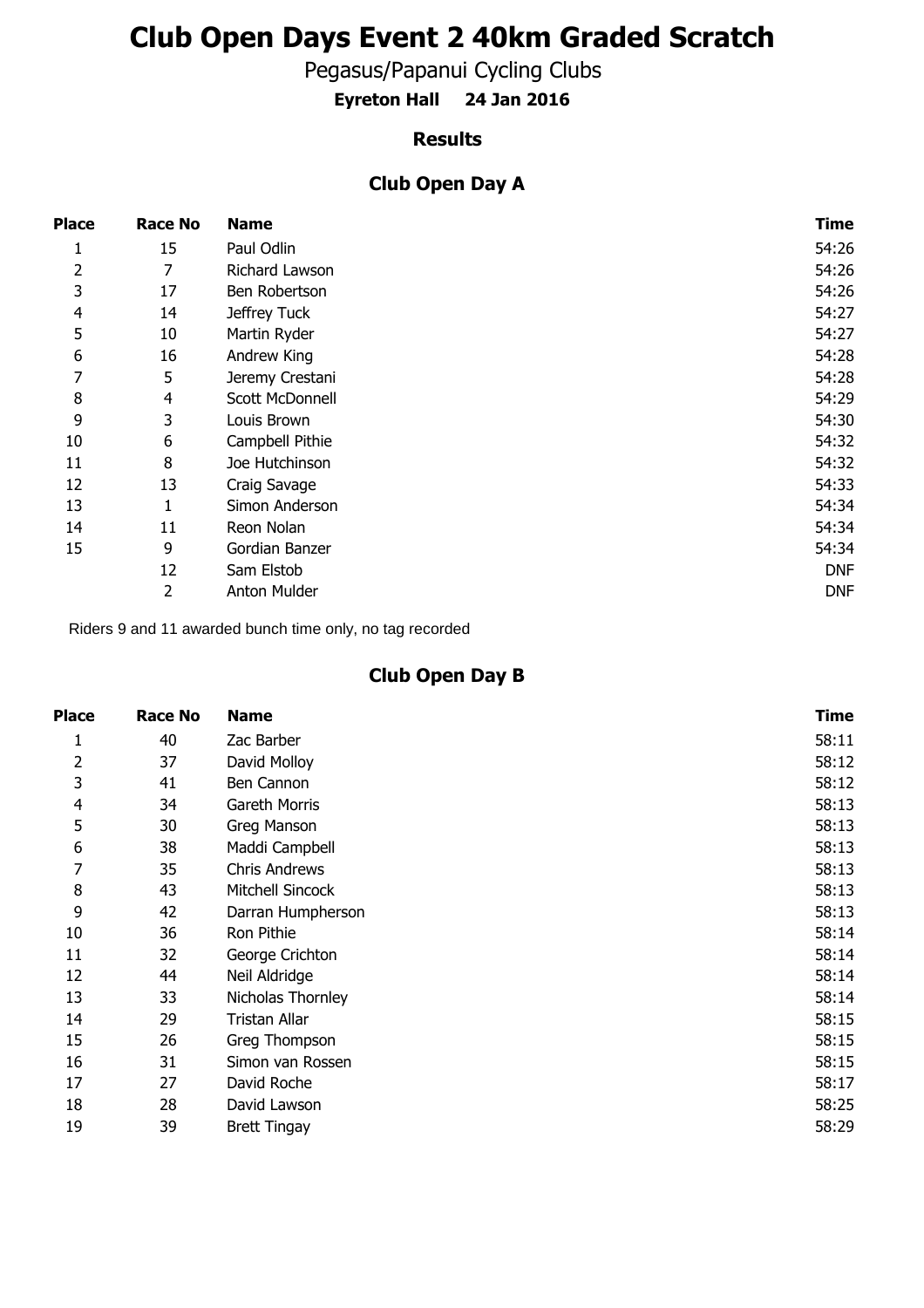## **Club Open Day C**

| <b>Place</b>   | <b>Race No</b> | <b>Name</b>            | <b>Time</b> |
|----------------|----------------|------------------------|-------------|
| T.             | 58             | James McCone           | 1:00:58     |
| 2              | 54             | Shane Faulkner         | 1:00:58     |
| 3              | 59             | Ian Talbot             | 1:00:58     |
| $\overline{4}$ | 62             | Andy Timmings          | 1:01:01     |
| 5              | 60             | Gareth Davies          | 1:01:01     |
| 6              | 51             | Harrison Steedman      | 1:01:01     |
| 7              | 56             | <b>Tracy Clark</b>     | 1:01:01     |
| 8              | 61             | Robert Campfens        | 1:01:02     |
| 9              | 57             | <b>Brent Cowie</b>     | 1:01:02     |
| 10             | 55             | Matt Ellery            | 1:01:02     |
| 11             | 53             | Harry Brouwer          | 1:06:44     |
| 12             | 52             | <b>Stewart Hancock</b> | 1:08:17     |

## **Club Open Day D**

| <b>Place</b>   | <b>Race No</b> | <b>Name</b>           | <b>Time</b> |
|----------------|----------------|-----------------------|-------------|
| $\mathbf{1}$   | 99             | Ben Campbell          | 1:02:34     |
| 2              | 78             | Leigh Parsons         | 1:02:34     |
| 3              | 91             | Paul Rickeby          | 1:02:35     |
| $\overline{4}$ | 94             | <b>Trevor Edwards</b> | 1:02:36     |
| 5              | 77             | John O'Donnell        | 1:02:36     |
| 6              | 81             | Robert Woodgate       | 1:02:36     |
| 7              | 96             | Rodger Skerten        | 1:02:36     |
| 8              | 86             | Rod Hogarth           | 1:02:36     |
| 9              | 79             | Haydn Bell            | 1:02:37     |
| 10             | 100            | Sam Duggan            | 1:02:38     |
| 11             | 92             | <b>Chris Yeats</b>    | 1:02:38     |
| 12             | 90             | Robin Mills           | 1:02:38     |
| 13             | 84             | Quentin Lawler        | 1:02:38     |
| 14             | 87             | Belinda McCone        | 1:02:38     |
| 15             | 85             | Ruth Robertson        | 1:02:38     |
| 16             | 97             | Geoffrey Skerten      | 1:07:06     |
| 17             | 76             | Judy Ross             | 1:11:01     |
| 18             | 82             | Jason Winders         | 1:11:29     |
| 19             | 93             | Daniel Bulbring       | 1:12:14     |
| 20             | 83             | <b>Steve Penney</b>   | 1:15:08     |
| 21             | 88             | Michiel van Heyningen | 1:15:11     |
| 22             | 89             | Nigel Yaxley          | 1:15:12     |
| 23             | 95             | Mark Darvill          | 1:15:12     |
| 24             | 98             | Peter Robinson        | 1:15:12     |
|                | 80             | Chris Douglas         | <b>DNF</b>  |
|                |                |                       |             |

Rider 85 awarded bunch time only, no tag recorded